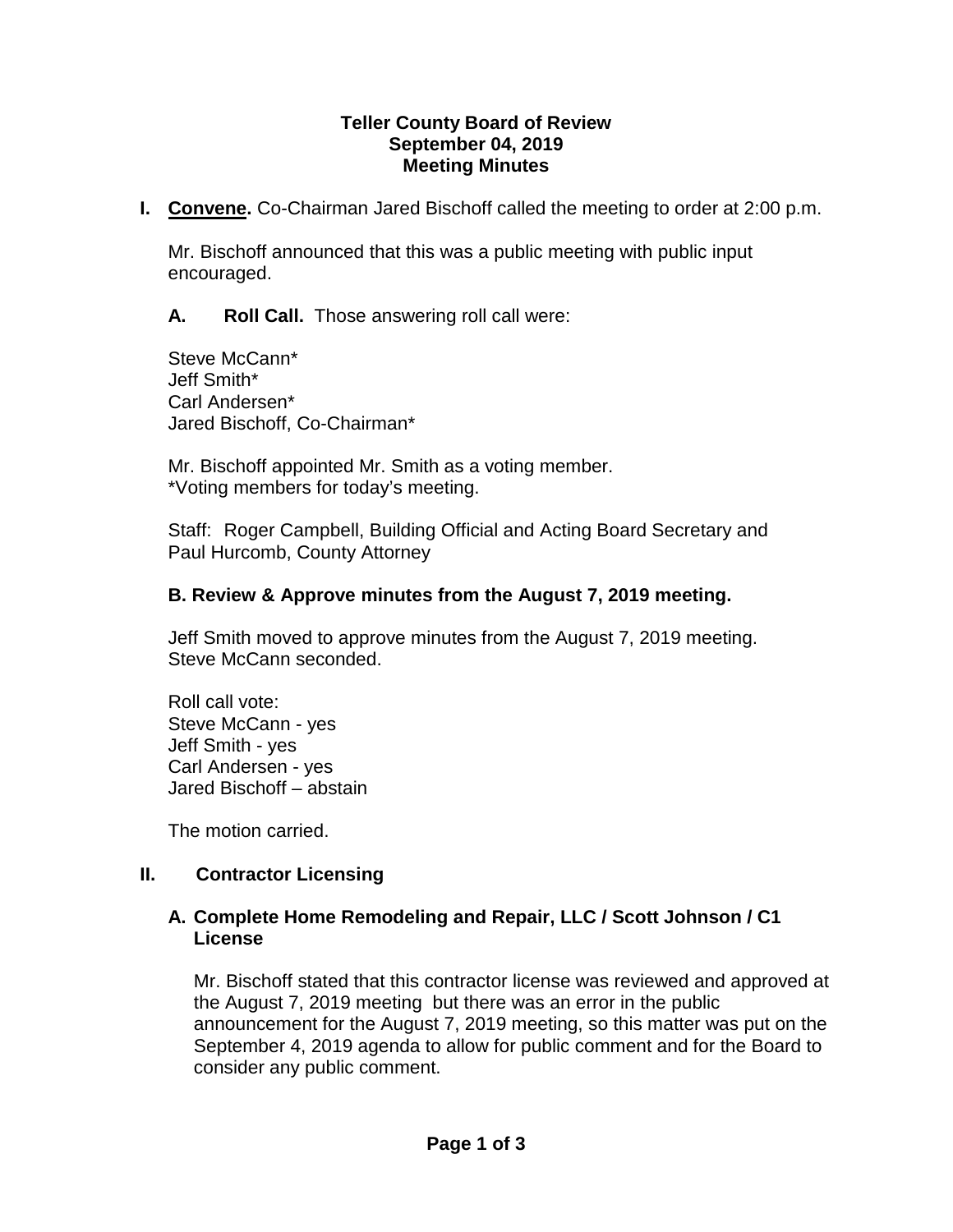Jared Bischoff opened this matter up for public comment. No public comment. Jared Bischoff closed public comment.

The license remains approved and no further action was taken.

# **B. Colgan Builders, LLC / Robert W. Colgan / Class C**

Mr. Colgan was present and gave an overview of his building experience and recent work history which included, but was not limited to, the following:

- He intends to build new homes as well as remodels.
- He began building new homes in 1994 in North Carolina.
- He has been building new homes in Colorado for 20 years, as a subcontractor.
- He has worked on some commercial projects.

There was further discussion between the applicant and the Board. The Board reviewed the submitted packet and asked Mr. Colgan clarifying questions.

Mr. Colgan stated that if he received his contractor's license that he will obtain workers' compensation insurance once he hires employees.

Jared Bischoff opened this matter up for public comment.

Jared Bischoff closed public comment.

Carl Andersen moved to grant Colgan Builders, LLC with Robert W. Colgan as examinee, a Class C License.

Jeff Smith seconded.

Roll call vote: Steve McCann - yes Jeff Smith - yes Carl Andersen - yes Jared Bischoff – yes

The motion carried.

## **C. Pat Williams Builders, LLC / Patric Williams / Class C**

Mr. Williams was present and gave an overview of his building experience and recent work history which included, but was not limited to, the following: